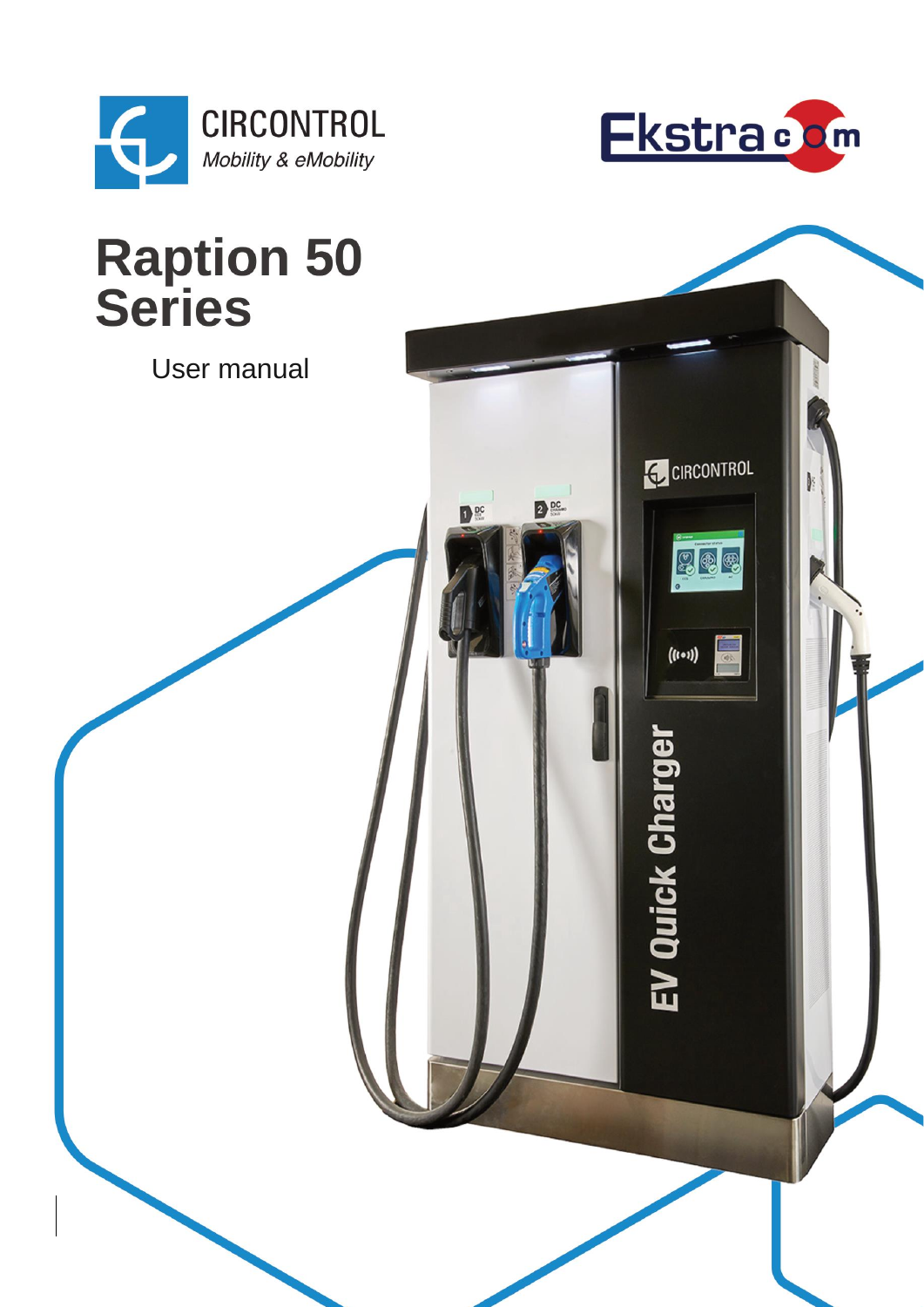## **CIRCONTROL RAPTION 50 QUICK CHARGER**

**To start charging:**

**1. Put the card to the card reader or select Electric Vehicle Charging Station (EVCS) in the Mobile app. If you want to change the language, click on the flag**.



**2. Select the appropriate connector type for your vehicle.**

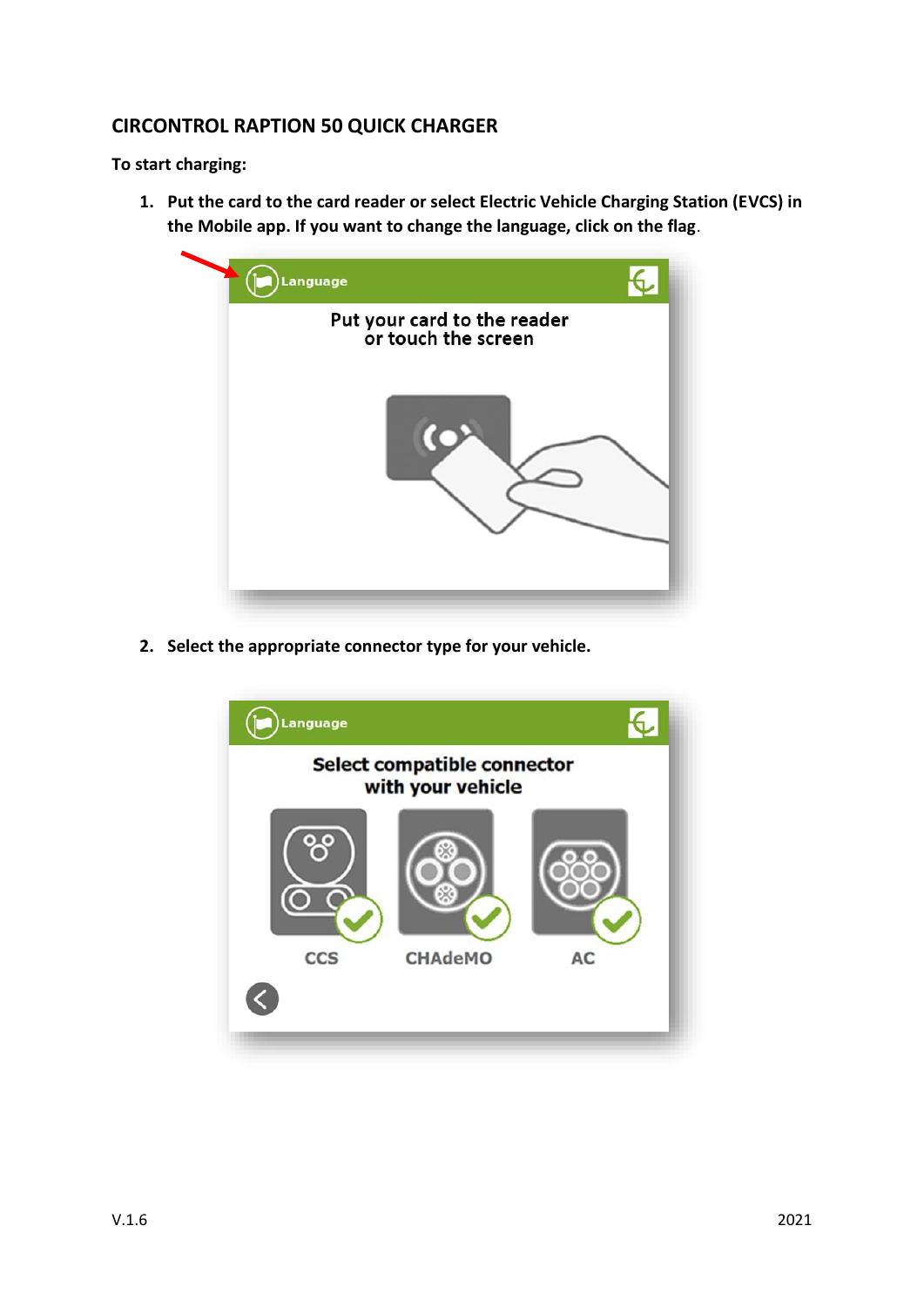## **The connector can be removed from the holder by selecting it on the station screen:**

- The CCS connector (No.1) must be grasped by the handle and pulled out of the station downwards when the red light above it has gone out.
- The CHAdeMO connector (No.2) must be grasped by the handle, the button on it pressed and pulled out of the holder downwards when the red light above it goes out.
- Grasp the Type2 connector (No.3), press the locking button above it and pull it out of the holder.